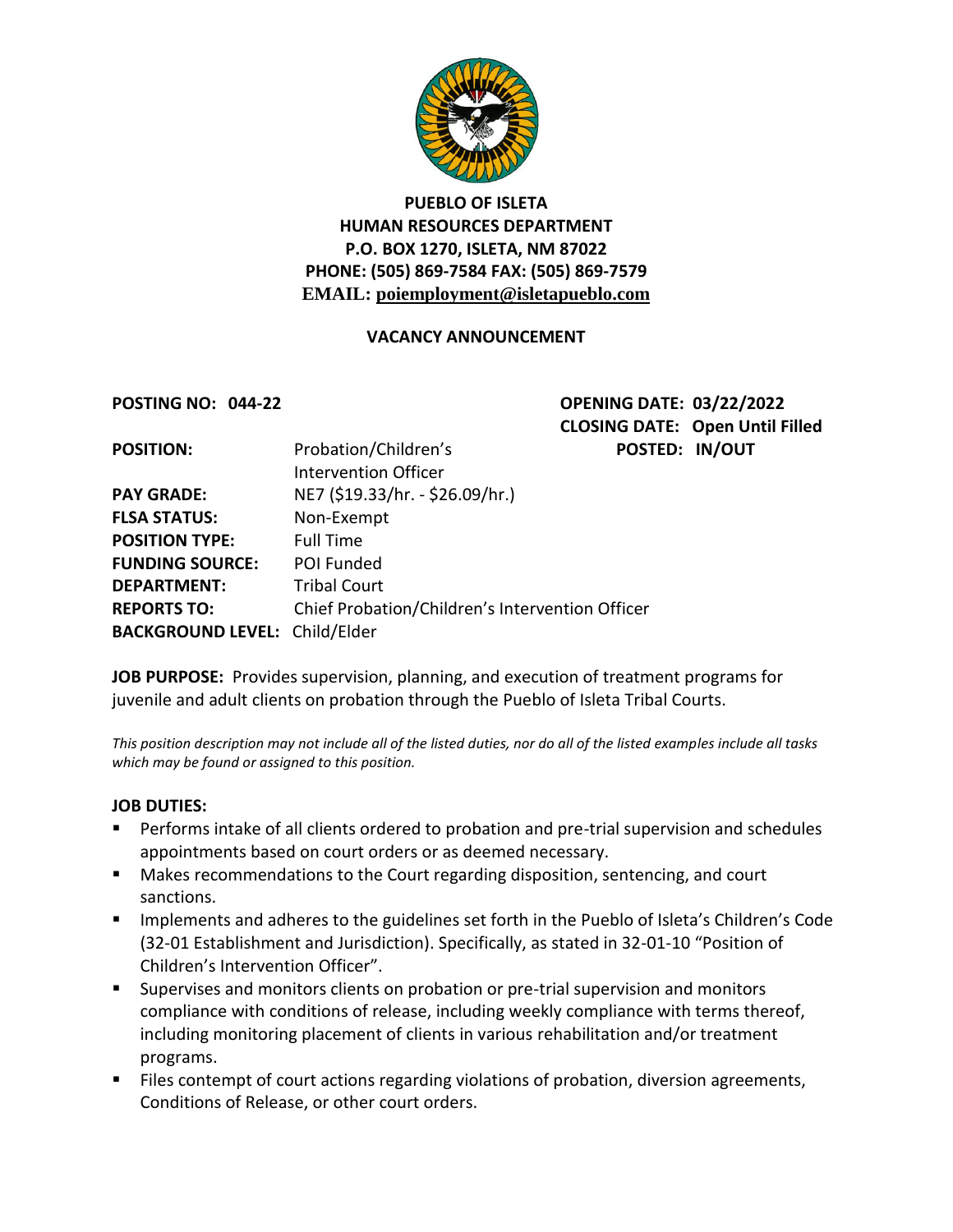- Administers random drug and alcohol testing, tracks drug and alcohol results; and maintains alcohol and drug screening protocols, equipment and supplies.
- **Monitors clients' compliance utilizing electronic monitoring technology.**
- Refers clients to service providers, agencies, and resources, as needed; and communicates with agencies and service providers to monitor clients' compliance with court-ordered counseling or treatment.
- Coordinates alternative sentencing options in the following areas; employment, education, community service, and other areas as necessary.
- Maintains confidentiality and performs duties in a non-judgmental manner, while treating clients respectfully.
- Attends and participates in court proceedings as required to provide input as needed, attends meetings with court staff and other treatment providers; and participates in scheduled progress meetings at court designated locations.
- Monitors clients compliance with court orders, including: counseling/treatment; community service; payment of restitution, fines, fees and costs associated with electronic devices; and reports, documents and notifies the Court regarding clients' compliance, noncompliance or violations and recommends appropriate action.
- Maintains current case files; documents all interaction with clients and treatment providers in case management systems; and prepares precise written reports detailing clients' compliance and future recommendations.
- Compiles and reports statistical data; and provides treatment information and options to judges, as needed.
- **EXTE:** Communicates with service providers and the Court regarding clients' compliance with court orders.
- May perform scheduled and unannounced site visits (home, work, school or other location) to monitor compliance, as required.
- Works with law enforcement to develop and maintain the Pueblo of Isleta's Sex Offender Registration Program.
- Attends conferences, training, community outreach and education programs related to juvenile and adult probation programs.
- **Performs other duties as assigned and as needed.**

## **SUPERVISION RESPONSIBILITIES: N/A**

## **MINIMUM QUALIFICATIONS/REQUIREMENTS:**

- Associate's Degree from an accredited college/university in Criminal Justice, Sociology, Psychology or a behavioral science; and a minimum of 3 years of work experience with juvenile or adult offenders, or equivalent combination of education and experience.
- **Must successfully complete a probation academy.**
- **Fillat Fluency in the Tiwa language preferred.**
- Valid New Mexico driver's license with ability to meet Pueblo of Isleta liability insurance requirements and maintain eligibility for insurance.
- **Must pass background check for position.**
- **Must be able to comply with the Pueblo of Isleta Drug Free Workplace policies.**

## **KNOWLEDGE, SKILL AND ABILITY REQUIREMENTS:**